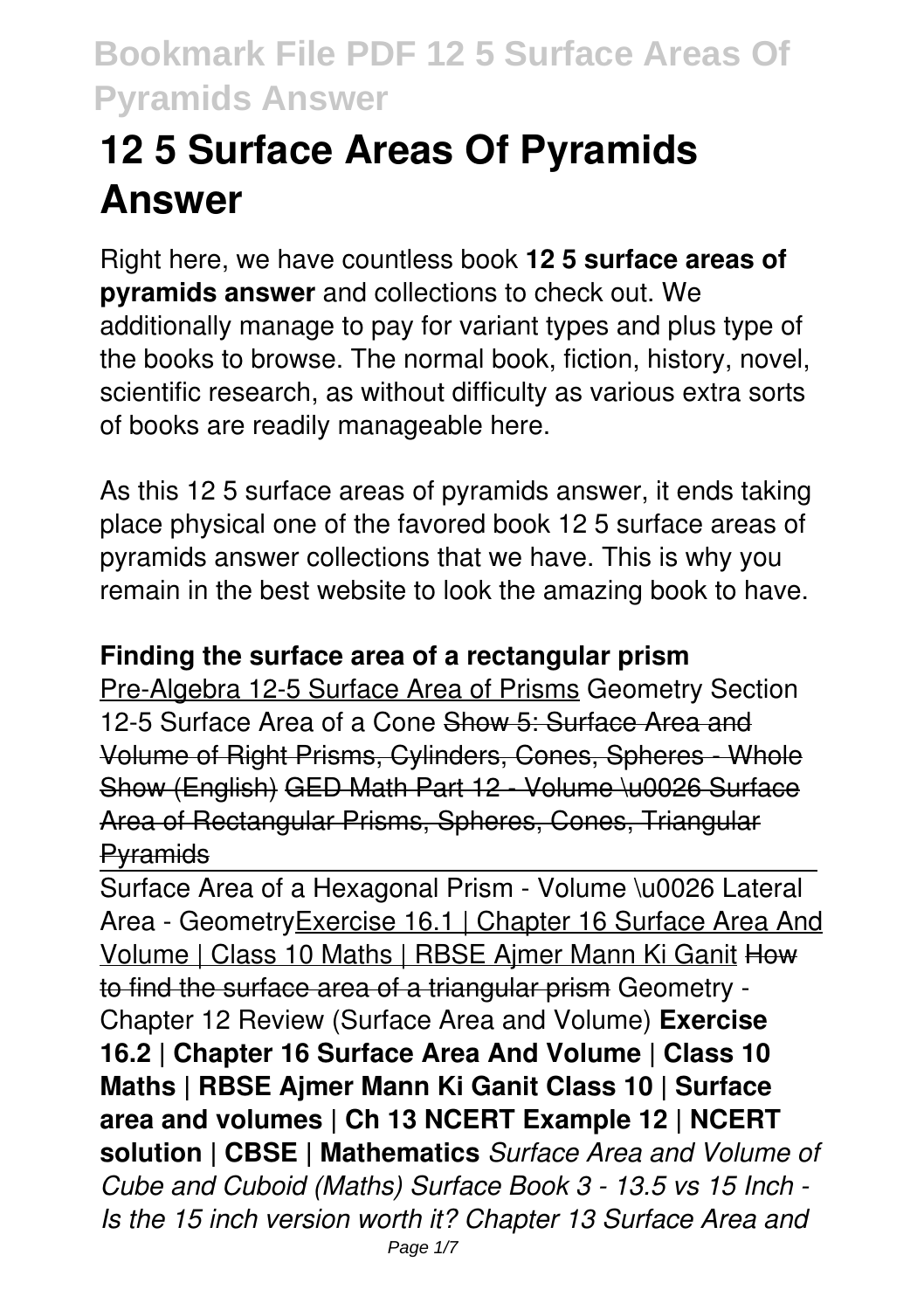*Volume Ex 13.5 Q3 Class 10 Maths NCERT @MathsTeacher* Surface Area of a Rectangular Prism 15.5: Surface Area Total Surface Area - the trick to getting it right How to score good Marks in Maths | How to Score 100/100 in Maths | ???? ??? ????? ??????? ???? ???? *Surface Area of Three Dimensional Figures, Composite Solids, and Missing Dimensions* Find the surface area of a sphere of diameter: (i) 14 cm (ii) 21 cm (iii) 3.5 m... Q. No. 1 to 8 Ex 16.2 Ch 16 Surface Area and Volume (??????? ????????? ??? ????) Class 10 Maths Surface Area of Prisms and Pyramids *Chapter 13 Surface Areas and Volumes Example 12 Class 10 Maths NCERT* **Chapter 13 Surface Area and Volume Ex 13.2 Q5 Class 10 Maths NCERT @MathsTeacher Ch 13 NCERT Example 5 class 9 || surface area and volumes || NCERT Mathematics ||** Surface Area And Volume | Mensuration | Class 10 | CBSE Class 10 Maths Chapter 13 | Full Chapter Chapter 13 Surface Area and Volume Ex 13.1 Q5 Class 10 Maths NCERT @MathsTeacher Class 9th , Ex - 13.3, Q 5 ( Surface Areas and Volumes ) CBSE NCERT *Volume and Surface Area of Solids | Class 10 Exercise 17A Question 4 | RS Aggarwal | Learn Maths* Chapter 13 Surface Area and Volume Ex 13.5 Q1 Class 10 Maths NCERT @MathsTeacher *12 5 Surface Areas Of* The cylinder surface area is the height times the perimeter of the circle base, plus the areas of the two bases, all added together. Surface area of a sphere. The surface area formula for a sphere is  $4 \times ? \times$  (diameter / 2) 2, where (diameter / 2) is the radius of the sphere  $(d = 2 \times r)$ , so another way to write it is 4 x ? x radius 2. Visual on the figure below:

*Surface Area Calculator - calculate the surface area of a ...*  $SA = (2 \times 3 \times 4) + (2 \times 4 \times 5) + (2 \times 3 \times 5) = 94$  ft 2. Capsule. The surface area of a capsule can be determined by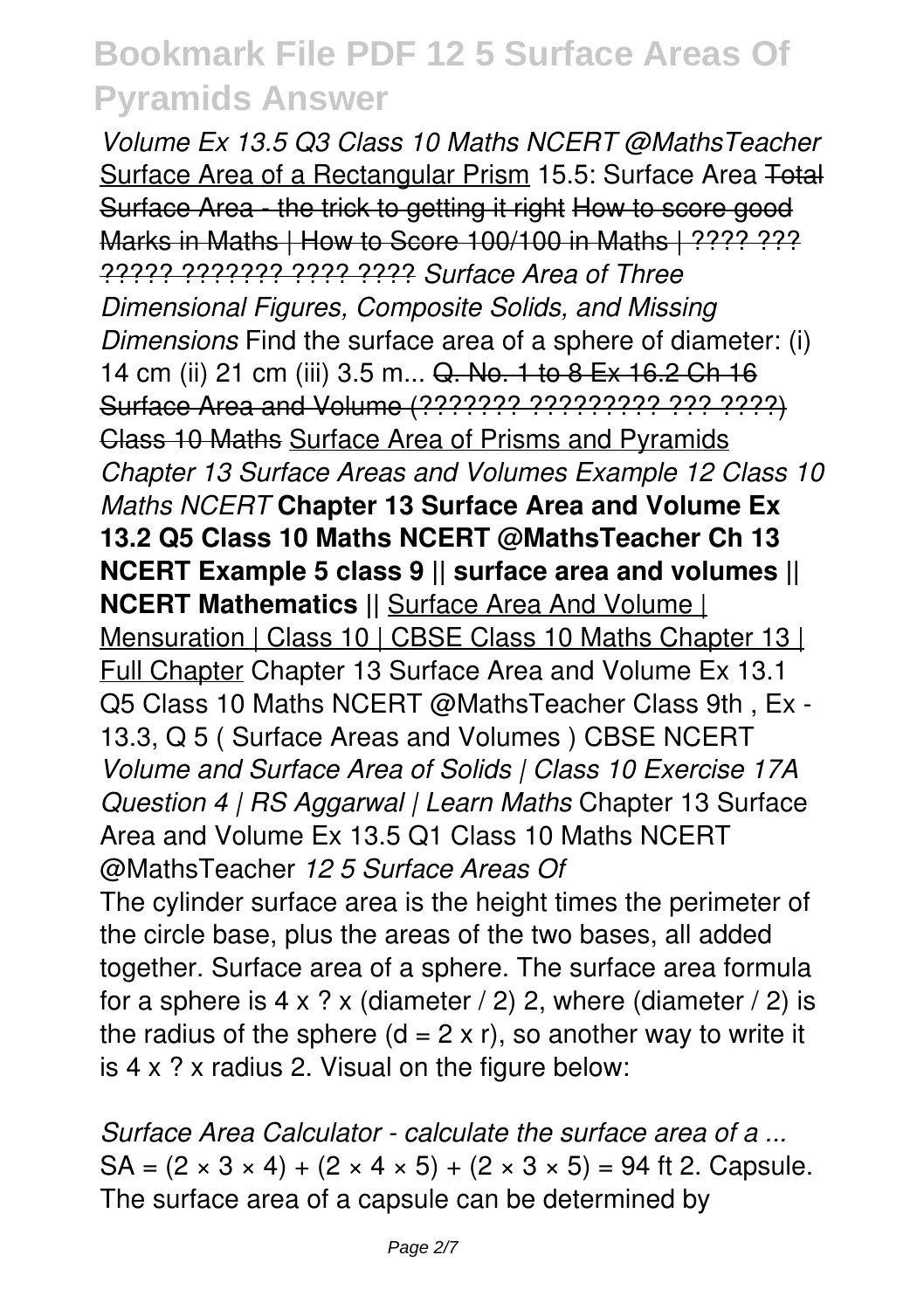combining the surface area equations for a sphere and the lateral surface area of a cylinder. Note that the surface area of the bases of the cylinder is not included since it does not comprise part of the surface area of a capsule.

### *Surface Area Calculator*

2. If a regular pyramid has a surface area of T square units, a slant height of l units, and its base has a perimeter of P units and an area of B square units, the  $T =$  . Example 2: Find the surface area of the square pyramid. Example 3: Find the surface area of the regular pyramid. Geometry 12-5 p. 663-665 8-18 even, 21-23, 29-39 odd, 42-44

### *Geometry 12-5: Surface Areas of Pyramids*

Download Ebook 12 5 Surface Areas Of Pyramids Answer 12 5 Surface Areas Of Pyramids Answer As recognized, adventure as well as experience very nearly lesson, amusement, as capably as arrangement can be gotten by just checking out a books 12 5 surface areas of pyramids answer along with it is not directly done, you could take on even more something like this life, as regards the world.

#### *12 5 Surface Areas Of Pyramids Answer*

For Lessons 12-3 and 12-5 Areas of Triangles and Trapezoids Find the area of each figure. Round to the nearest tenth if necessary. (For review, see Lesson 11-2.) 5. 6. 7. For Lessons 12-4, 12-6, and 12-7 Area of Circles Find the area of each circle with the given radius or diameter. Round to the nearest tenth. (For review, see Lesson 11-3.)

### *Chapter 12: Surface Area*

Surface area and volume are calculated for any threedimensional geometrical shape. The surface area of any given object is the area or regjon occupied by the surface of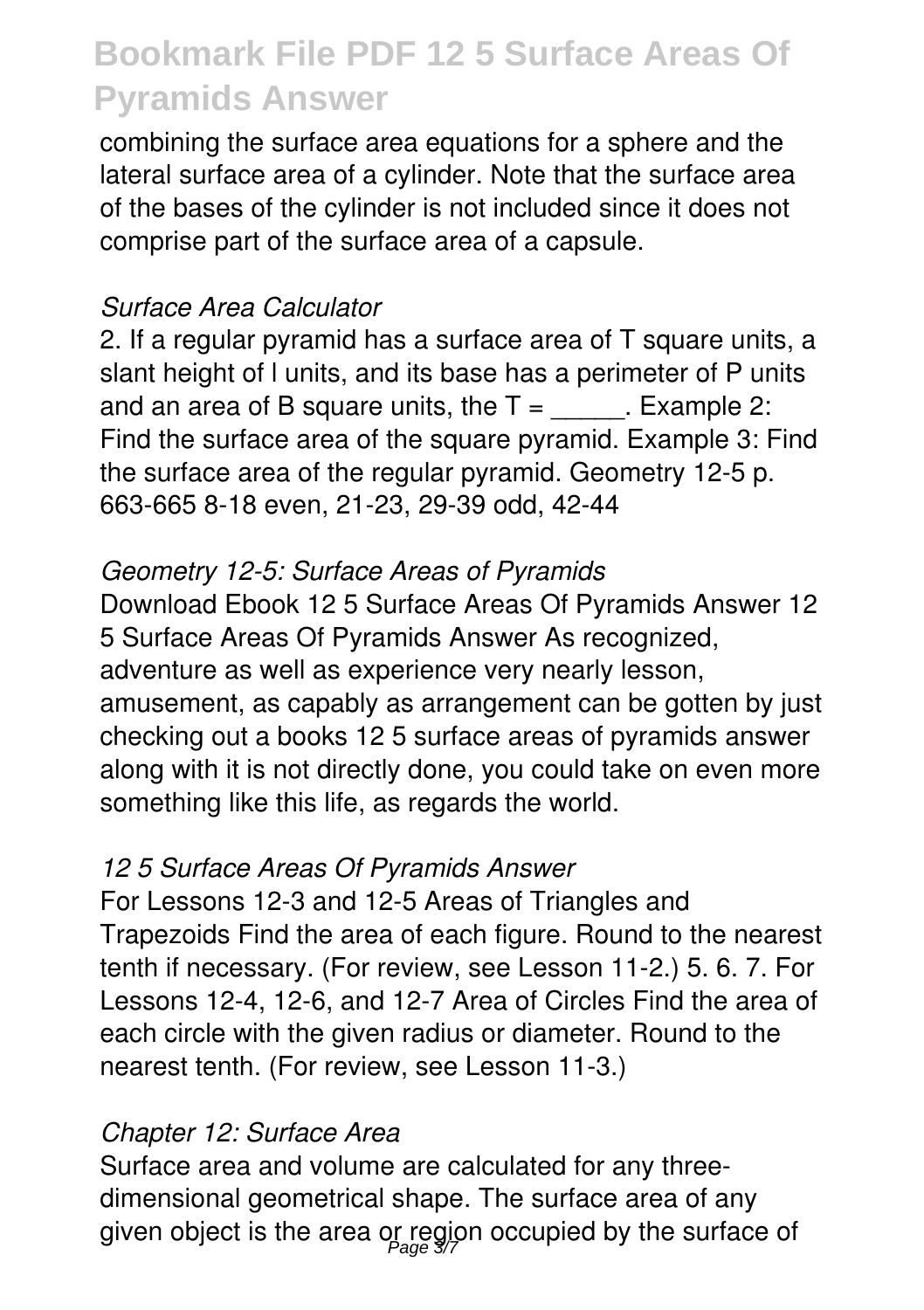the object. Whereas volume is the amount of space available in an object.. In geometry, there are different shapes and sizes such as sphere, cube, cuboid, cone, cylinder, etc.

*Surface Areas and Volume - Definition and Formulas* Volume =  $(1/3)$  ? h (r  $12 + r 22 + (r 1 * r 2)$ ) Lateral Surface Area. = ? (r 1 + r 2 )s = ? (r 1 + r 2 )? ( (r 1 - r 2) 2 + h 2 ) Top Surface Area = ? r 12. Base Surface Area = ? r 22. Total Surface Area. = ? (r 12 + r 22 + (r 1 \* r 2) \* s) = ? [ r 12 + r 22  $+$  (r 1  $*$  r 2)  $*$  ? ( (r 1 - r 2) 2 + h 2) ]

### *Surface Area Calculator*

? Curved surface area =  $?r = ?(5)(13) = 65$ ? cm 2 Volume of the cone =  $\(\frac{1}{2})$ ?r 2 h =  $(\frac{1}{2})$ ?r 2 = 100? cm 3 Hence, the volume and curved surface area of the solid so formed are 100 ? cm 3 and 65 ? cm 2 respectively. Surface Areas and Volumes Class 9 Extra Questions HOTS. Question 1.

### *Surface Areas and Volumes Class 9 Extra Questions Maths ...*

638 Chapter 12 Surface Area Identify Solids Identify each solid. Name the bases, faces, edges, and vertices. a. The base is a rectangle, and the other four faces meet in a point. So this solid is a rectangular pyramid. Base: ABCD Faces: ABCD, AED, DEC, CEB, AEB Edges: AB, BC, CD, DA, AE, DE, CE, BE Vertices: A, B, C, D, E b. The bases are right triangles.

#### *Chapter 12: Surface Area*

A couple of examples showing how to use the surface area formula to solve some problems. Example #1. Find the surface area of a cube if the length of one side is equal to 5 cm. The formula to use to find the surface area of cube is 6a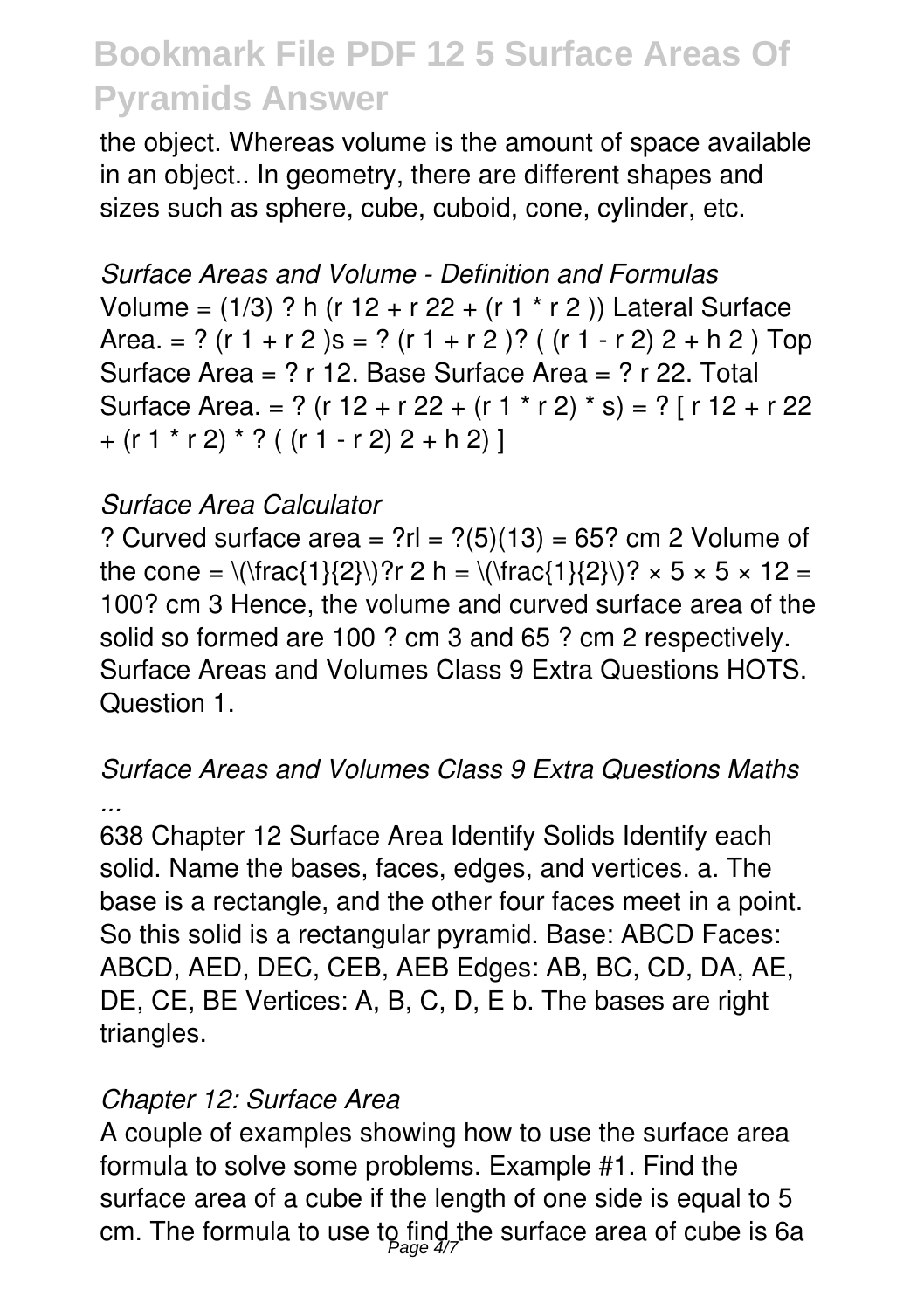2. 6a  $2 = 6 \times a$   $2 = 6 \times 5$   $2 = 6 \times 25 = 150$ . The surface area of the cube is 150 cm 2. Example #2.

#### *Surface Area Formula - Basic Mathematics*

12.1 Exploring Solids 12.2 Surface Area of Prisms and Cylinders 12.3 Surface Area of Pyramids and Cones 12.4 Volume of Prisms and Cylinders 12.5 Volume of Pyramids and Cones 12.6 Surface Area and Volume of Spheres 12.7 Similar Solids

*Chapter 12 : Surface Area and Volume : 12.2 Surface Area ...* 12 m 7 m 3. 13 ft 5 ft 4. 8 cm 2.5 cm Find the lateral area and surface area of each cone. Round to the nearest tenth if necessary. 5. 5 m 4 m 6. 7 cm 21 cm 7. Find the surface area of a cone if the height is 14 centimeters and the slant height is 16.4 centimeters. 8. Find the surface area of a cone if the height is 12 inches and the diameter ...

*Surface Areas of Pyramids and Cones - Weebly* surface area - The surface area of a polyhedron is the number of square units that covers all the faces of the polyhedron, without any gaps or overlaps. For example, if the faces of a cube each have an area of 9 cm  $\langle$ <sup> $\land$ 2 $\rangle$ </sup>), then the surface area of the cube is  $\langle 6 \rangle$ cdot9 $\langle 0 \rangle$ , or 54 cm  $\langle 1 \rangle$ . Access the complete Grade 6 glossary. Standards

*Lesson 12: What is Surface Area? | LearnZillion* This video is unavailable. Watch Queue Queue. Watch Queue Queue

#### *12-5: Surface Area of Prisms (7th Grade)*

EXAMPLE 1 Finding the Surface Area of a Cone Find the surface area of the cone. Round your answer to the nearest tenth. Draw a net. S = ? r 2 + ?r? = ? (1)2 + ?(1)(3) = ? + 3? =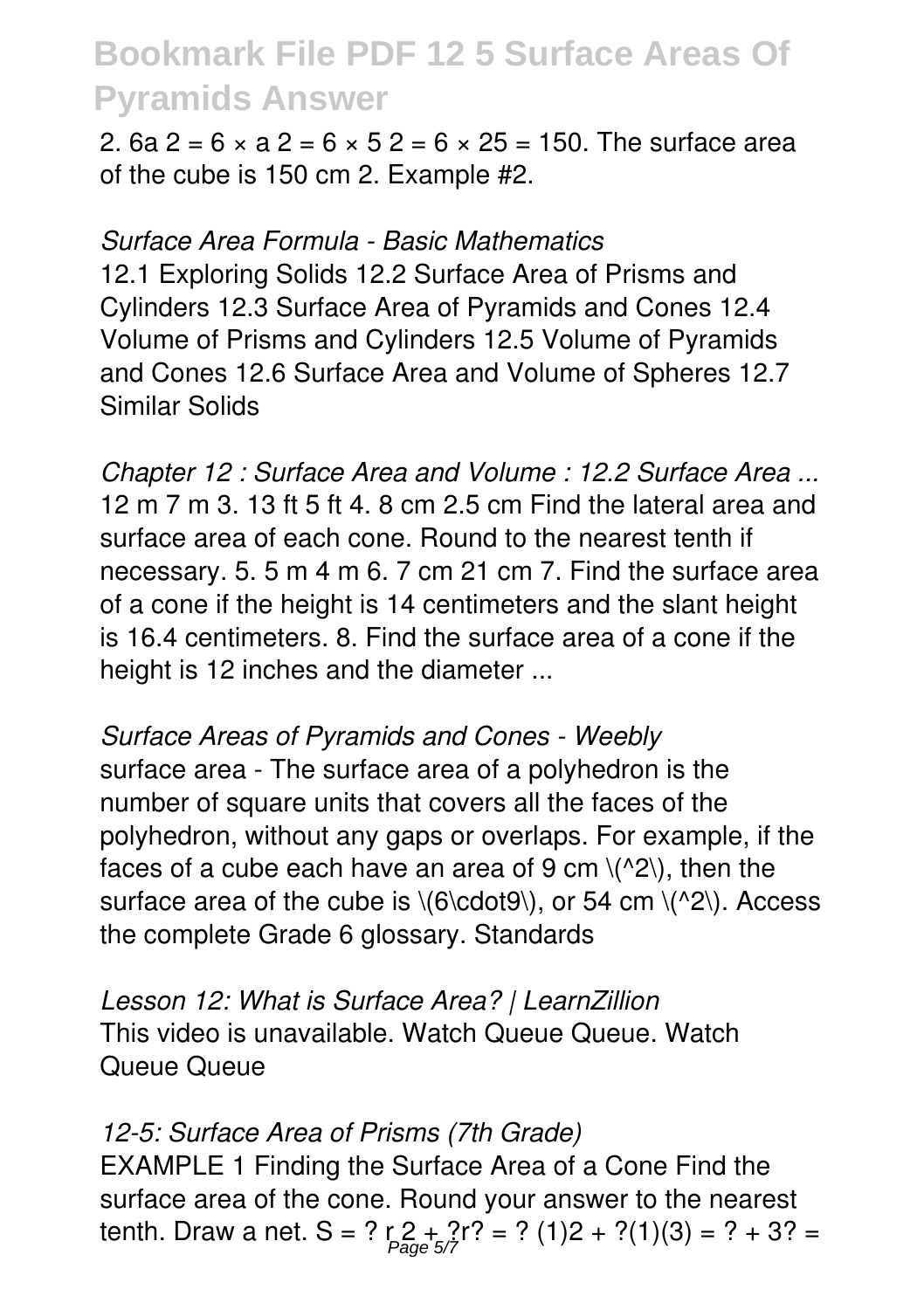4? ? 12.6 The surface area is about 12.6 square meters. Find the surface area of the cone. Round your answer to the nearest tenth. 1. 2 ft 6 ft 2. 4 cm 8 cm Exercises  $4 - 93$  m 1 m 3 m

### *6.5 Surface Areas of Cones - Big Ideas Learning*

12 5 Surface Areas Of Pyramids Answer Getting the books 12 5 surface areas of pyramids answer now is not type of inspiring means. You could not abandoned going subsequent to book growth or library or borrowing from your contacts to edit them. This is an certainly easy means to specifically acquire guide by on-line. This online proclamation 12 5 ...

#### *12 5 Surface Areas Of Pyramids Answer*

A lesson on the basics of prisms, including finding the lateral and total surface area of a prism. ... 12.2 - Surface Area of Prisms and Cylinders - Duration: 36:16. Wagner Academy 932 views.

#### *12.1 Surface Area of Prisms (Lesson)*

12 Anticipating Guide Extending Surface Area and Volume Step 1 STEP 1 A, D, or NS Statement STEP 2 A or D 1. The shape of a horizontal cross section of a square pyramid is a triangle. 2. The lateral area of a prism is equal to the sum of the areas of each face. 3. The axis of an oblique cylinder is different than the height of the cylinder. 4.

#### *Chapter 12 Resource Masters - Ms. Valeska*

Height  $= 3.5$  m. Radius  $= 12$  m. Curved surface area of cone  $=$  ?r?(r 2 + h 2) = 22/7  $\times$  12 ?(12 2 + 3.5 2) = 22/7  $\times$  12  $\times$ ?156.25 =  $22/7 \times 12 \times 12.5 = 471.43$  m 2. Since, area of canvas = curved surface area of conical tent. Therefore, area of canvas required is 471.43 m 2. Exercise 13.4 Page No: 127. 1.